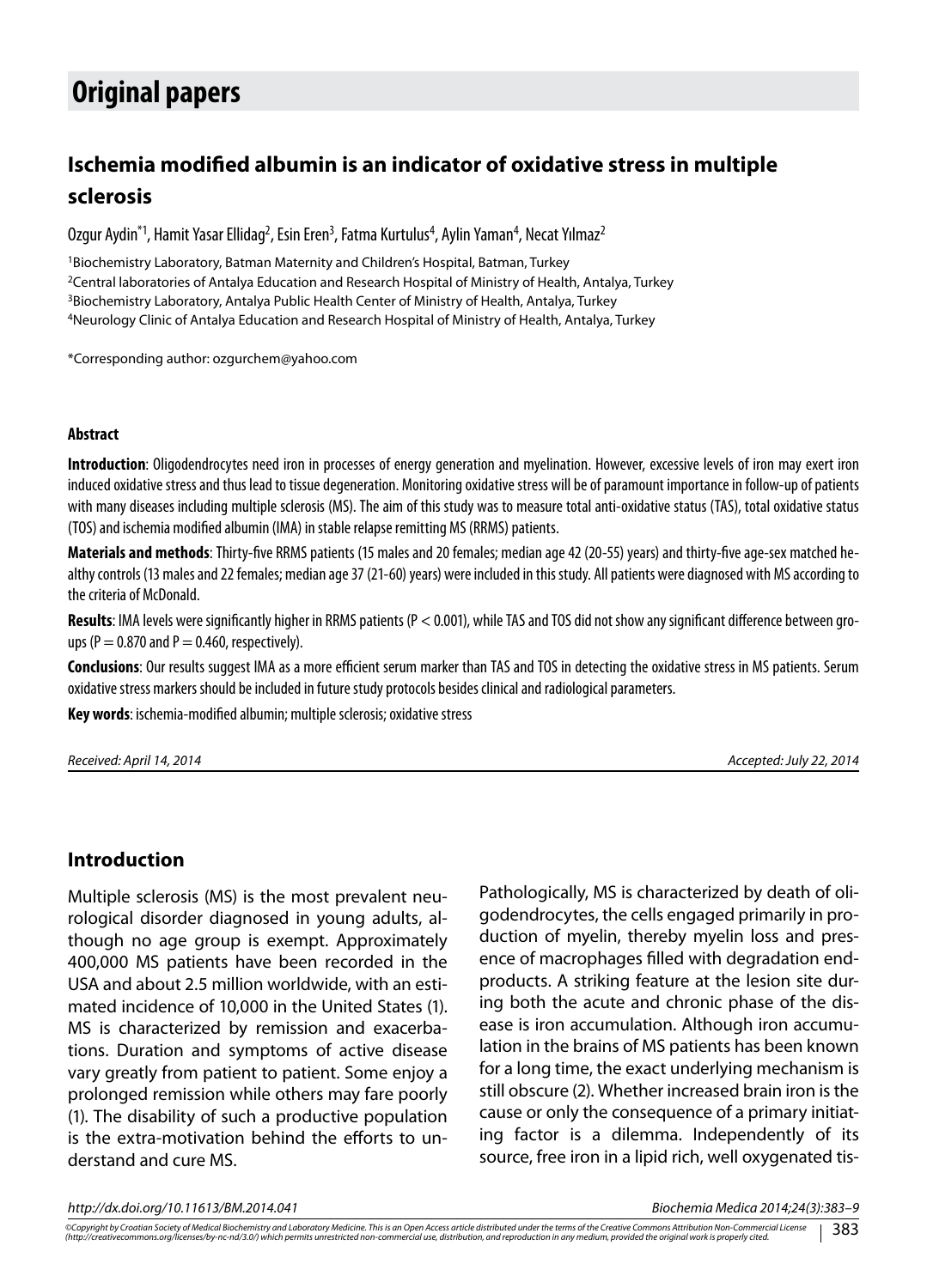sue means one thing: oxidative damage. The myelin sheath, which is 80% lipid in composition, is apparently vulnerable at the first place. Besides a plethora of possible causative factors, this uncommon pathologic feature supports the pivotal role of oxidative stress in MS. The rate of production of oxidative substances and their destruction is in a state of balance in a living organism. When this balance is shifted towards oxidants, the new condition is called oxidative stress. Although oxidative stress plays a role in the pathogenesis of every human disease to some extent, MS is distinctive that the source is evidenced by accumulated iron deposits detected by radiological and post-mortem pathologic studies (2).

Recent literature in MS seems to be dominated by papers dealing with rapid improvements in radiological imaging procedures. Advanced MRI techniques have made it possible to reliably measure iron content in brains of patients (3,4). Excess iron is a straight source of oxidative damage, and monitoring the iron status in MS patients might be of paramount importance. Multiple studies have already found an association between iron levels and various measures of disease disability (5).

Besides the rapid development in radiological imaging procedures, serum biochemistry markers do still bare every advantage of feasibility and cost effectiveness. The release of the commercially available new generation ready-to-use serum marker kits of oxidative stress caused an explosive increase in literature pertaining to the subject. "Oxidative stress hunters" raced to report "impaired oxidative balance" in every single human disease. Measurements of total antioxidant status (TAS) and total oxidant status (TOS) can provide information on an individual's overall serum anti-oxidative status, which may include those oxidants and antioxidants not yet recognized or not easily measured (6,7). Albumin is a major determinant of the antioxidant capacity of human serum. The molecule owns the ability to bind and carry radical scavengers, and sequester transition metal ions with pro-oxidant activity besides direct anti-oxidant capabilities. The generation of reactive oxygen species (ROS) and free radicals can transiently modify the N-terminal region of albumin and produce an increase in the concentration of ischemia modified albumin (IMA) (8). Recent studies present IMA as a marker of ischemia and oxidative stress (8,9).

After all, measuring the status of oxidative balance in the body might be superior to measure barely the iron content, as it is not the iron load but the oxidative damage that generates the disease. Accordingly, the aim of this study was to measure TAS, TOS as general markers of the oxidative status and IMA levels as a marker of protein modification due to oxidative stress in RRMS patients.

## **Materials and methods**

### **Subjects**

Thirty-five stable relapse remitting MS (RRMS) patients (20 females and 15 males; median age 42 (20-55) years) admitted to the Antalya Education and Research Hospital were prospectively included into the study. All patients were clinically definite MS, according to the criteria of McDonald (10). Clinical disability and severity were scored using Kurtzke's Expanded Disability Status Scale (EDSS) (11). The duration of the disease was expressed in years from the date of neurological diagnosis. The progression index (PI), defined as the ratio between EDSS/MS duration, was assessed in the entire MS group.

The control group consisted of thirty-five healthy volunteers matched for age, gender (22 females and 13 males; median age 37 (21-60) years), and geographic origin with the MS patients. Control subjects were without any sign or familial history for neurological diseases.

The patients were evaluated and diagnosed by the same neurologist on the basis of neurological examination. Patients with probable MS or clinical isolated syndrome were excluded from the study. In addition, those with any other acute or chronic inflammatory disease, anaemia, malignancy, cerebrovascular disease, pregnancy, or patients using any antioxidant drugs that could influence the results, were excluded. All participants belonged to the same ethnic group and had comparable socioeconomic status. All subjects had a full physical examination and were asked to complete a gener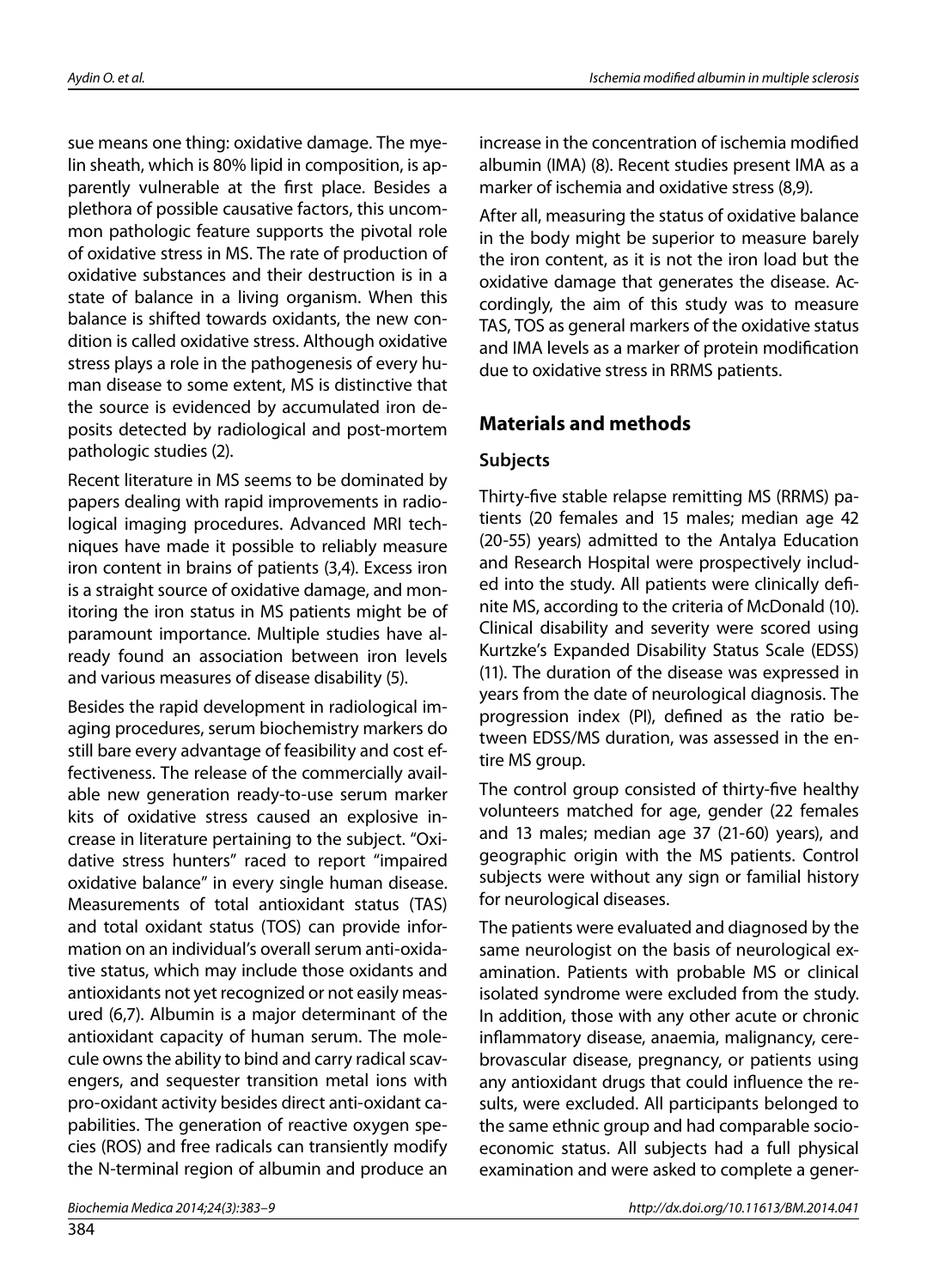al questionnaire and gave informed consent before the onset of study. The following data were recorded for each patient: age, gender, medical history, alcohol consumption, and smoking. We asked for regularity in alcohol consumption. We defined anybody who smoked one or more cigarettes *per* day as a smoker.

The study was approved by the local Ethical Committee and all the recruited subjects signed an informed consent to participate to the study.

#### **Samples**

Blood samples were obtained after an overnight fasting. Five millilitres of blood from each patient and control was drawn into a BD Vacutainer (Becton-Dickinson, USA) SST™ II Advance tube. Serum tubes are coated with micronised silica particles which activate clotting. Samples were checked for haemolysis or other interfering substances. Serum was then separated from the cells by centrifugation at 1500 x *g* for 10 minutes. Serum albumin was measured freshly. Remaining serum portions were stored at -80 °C and used to analyze TAS, TOS and IMA.

#### **Methods**

Reduced cobalt to albumin-binding capacity (IMA level) was measured using the rapid and colorimetric method developed by Bar-Or *et al*. (8). Briefly, 200 μL of patient serum was transferred into glass tubes and 50  $\mu$ L of 0.1% CoCl<sub>2</sub> x 6H<sub>2</sub>O (Sigma-Aldrich, Missouri, USA) added. After gentle shaking, the mixture was incubated for 10 minutes to ensure sufficient cobalt albumin binding. Then, 50 μL of 1.5 mg/mL dithiothreitol (DTT) (Sigma-Aldrich, Missouri, USA) was added as a colouring agent. After 2 minutes, 1 mL of 0.9% NaCl was added to halt the binding between the cobalt and albumin. A blank was prepared for every specimen. At the DTT addition step, 50 μL of distilled water was used instead of 50 μL of 1.5 mg/mL DTT to obtain a blank without DTT. The absorbances were recorded at 470 nm with a Shimadzu UV1601 spectrophotometer (Tokyo, Japan). Colour formation in specimens with DTT was compared with colour formation in the blank tubes, and the results were expressed as absorbance units (ABSU).

The inter-assay variability of IMA method in our laboratory was calculated from serum samples of 20 healthy subjects and 20 patients with acute coronary syndrome. The within-run coefficient of variation was 1.79% for healthy subjects (mean  $=$ 0.334; standard deviation = 0.006) and 1.62% for acute coronary syndrome (mean = 0.370; standard  $deviation = 0.006$ ). IMA results should be interpreted with caution when serum albumin concentrations are  $<$  20 g/L or  $>$  55 g/L (12). The formula IMA value/individual serum albumin concentration was used to maintain the IMA rate (IMAR), in order to avoid the impact of albumin concentration differences between groups.

The TAS and TOS of the serum were measured by commercially available kits (Relassay®, Turkey) with an Architect ®c16000 auto analyzer (Illinois, USA), using an automated colorimetric measurement methods for both statuses developed by Erel (6,7). In TAS method, antioxidants in the sample reduce dark blue-green coloured 2,2'-azino-bis (3-ethylbenzthiazoline-6-sulphonic acid) (ABTS) radical to colourless reduced ABTS form. The change of absorbance at 660 nm is related with total antioxidant level of the sample. Using this method, the anti-oxidative effect of the sample against the potent free radical reactions initiated by the produced hydroxyl radical, is measured. The results are expressed as micro molar trolox equivalent *per* litter.

In TOS method, oxidants present in the sample oxidize the ferrous ion–chelator complex to ferric ion. The ferric ion makes a coloured complex with chromogen in an acidic medium. The colour intensity, which can be measured spectrophotometrically, is related to the total amount of oxidant molecules present in the sample. The results are expressed in terms of micro molar hydrogen peroxide equivalent *per* litter (μmol H<sub>2</sub>O<sub>2</sub> Equiv./L).

The variability in TAS and TOS measurements in our laboratory was calculated in 10 serum samples. The within-run coefficient of variation was lower than 3% for both parameters (TAS 2.6%, TOS 2.9%).

#### **Statistical analysis**

Statistical analyses were carried out using the statistical software version 11.5.1.0 (MedCalc®, Mari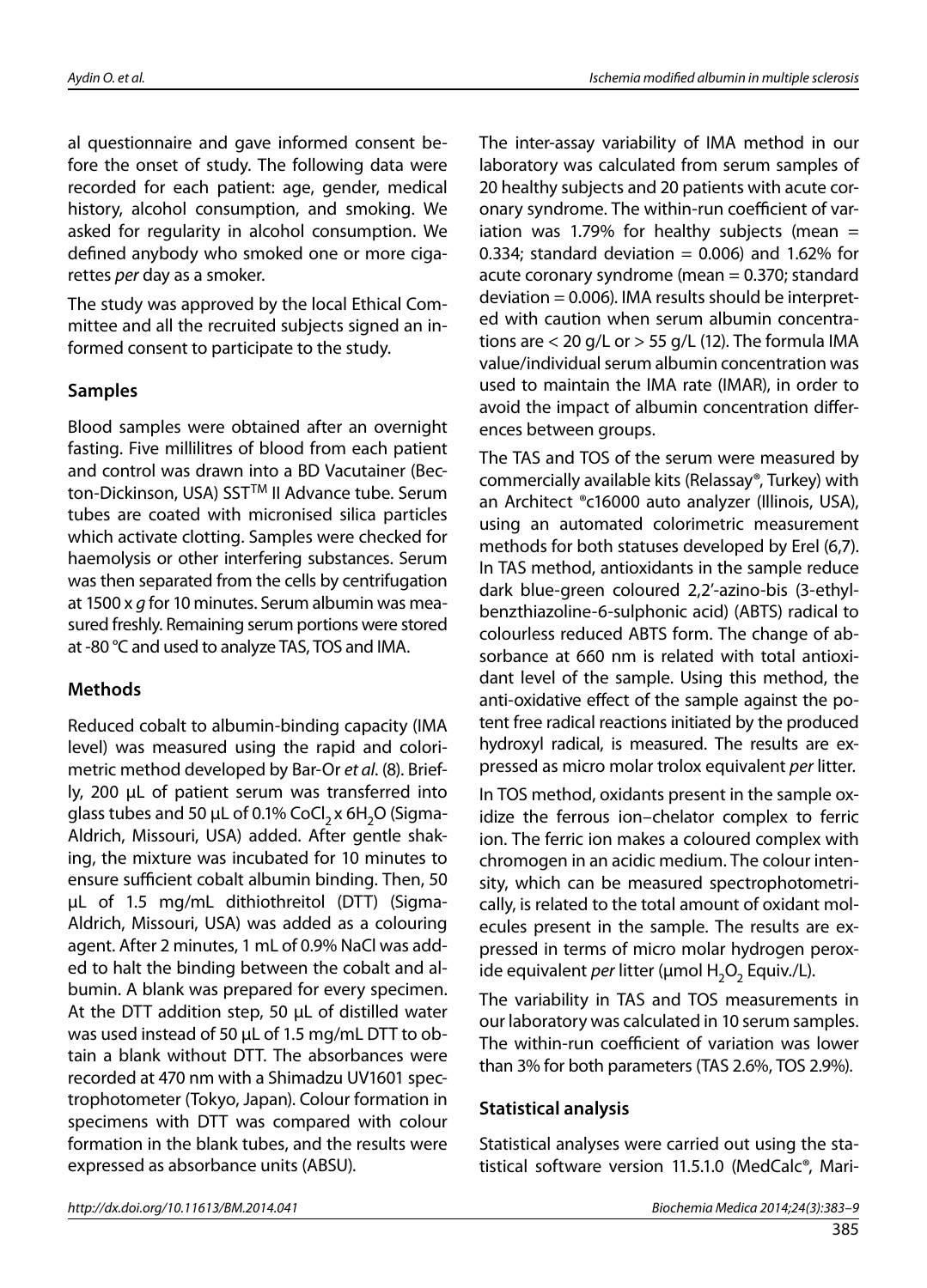akerke, Belgium). Nonparametric variables were evaluated by using Chi-square and Fisher's exact tests. Kolmogorov-Smirnov test was used to determine normality in parametric variables. All groups were found to be normally distributed, so the results were presented with mean and SD. The significance of the differences between these groups was determined by Student's unpaired t-test. Pearson correlation coefficient was used to test the strength of any associations between different variables. P values equal or less than 0.050 were considered statistically significant*.*

#### **Results**

There were no significant differences in age, gender, smoking habits and body mass index (BMI) parameters between patients and controls. The patients were classified as RRMS and the disease duration ranged from 1 to 20 years with a mean  $\pm$ SD of  $7 \pm 5$  years. The scores of the EDSS ranged from 1 to 5 and the PI ranged from 0.04 to 1.2. The demographic and clinical data are summarized in Table 1.

**Table 1.** Demographic and clinical data of patients with MS and controls. The two groups were quite identical in age, gender, BMI and number of smokers.

| <b>Parameters (units)</b>      | <b>Patients</b><br>$(N = 35)$ | Controls<br>$(N = 35)$ | P     |
|--------------------------------|-------------------------------|------------------------|-------|
| Age (years)                    | $38 \pm 11$                   | $38 \pm 10$            | 0.800 |
| Female, N                      | 20                            | 22                     | 0.400 |
| Smokers, N                     | 12                            | 13                     | 0.600 |
| $BMI$ (kg/m <sup>2</sup> )     | $26 \pm 5.3$                  | $25 \pm 4.2$           | 0.300 |
| Duration (years)               | $7 \pm 5$                     |                        |       |
| Disease course and<br>activity | <b>AII RRMS</b>               |                        |       |
| <b>EDSS</b> level              | $1.8(1-5)$                    |                        |       |
| Progression index (PI)         | $0.34(0.04-1.2)$              |                        |       |
| Treatment                      |                               |                        |       |
| Interferon                     | 23                            |                        |       |
| Glatiramer acetate             | 9                             |                        |       |
| No treatment                   | 3                             |                        |       |

Results are shown as mean  $\pm$  SD or mean and range. N – number of individuals, BMI – body mass index, EDSS – expanded disability status scale.

| <b>Parameters (units)</b>                                         | <b>Patients</b><br>$(N = 35)$ | Controls<br>$(N = 35)$ | Р        |
|-------------------------------------------------------------------|-------------------------------|------------------------|----------|
| <b>TAS</b><br>(nmol Troloks/L)                                    | $2.1 + 0.2$                   | $2.1 + 0.2$            | 0.870    |
| <b>TOS</b><br>( $\mu$ mol H <sub>2</sub> O <sub>2</sub> Equiv./L) | $0.9 + 0.9$                   | $1 + 0.8$              | 0.460    |
| IMA (ABSU) $(x 10^{-3})$                                          | $345 + 6$                     | $335 + 8$              | < 0.0001 |
| IMAR (ABSU) $(x 10^{-3})$                                         | $82 + 6$                      | $75 + 5$               | < 0.0001 |
| Albumin (g/L)                                                     | $42 \pm 0.3$                  | $45 + 0.2$             | 0.020    |

TAS - total anti-oxidative status; TOS - total oxidative status, IMA - ischemia modified albumin; IMAR - ischemia modified albumin rate (IMA/Albumin).

Serum albumin was lower in the patient group (P  $= 0.020$ ), reflecting the state of a chronic disease (Table 2). IMA levels and IMAR were significantly higher in RRMS patients ( $P < 0.001$  for both) (Figure 1), while TAS and TOS did not show any significant difference between groups ( $P = 0.870$  and  $P =$ 0.460, respectively) (Table 2).

Correlation analysis was used to assess correlation between oxidative stress markers and disease duration, expanded disability status scale and progression index. There was no statistically significant correlation between these parameters.

#### **Discussion**

IMA levels and derived IMAR were significantly higher in RRMS patients, while TAS and TOS levels between RRMS patients and our control group did not show a significant difference. There are at least two explanations that fit to our results. The MS patients in remission were as healthy as our controls in means of oxidative stress, and IMA results were non-specific or false. Or, we were unable to measure the oxidative stress in these patients with TAS and TOS, *per contra* to IMA, which showed a remarkable difference between groups. In order to reach to the correct conclusion we tried to eliminate one of the two proposals.

MS patient in remission may be apparently healthy, but even in the state of remission the accumulated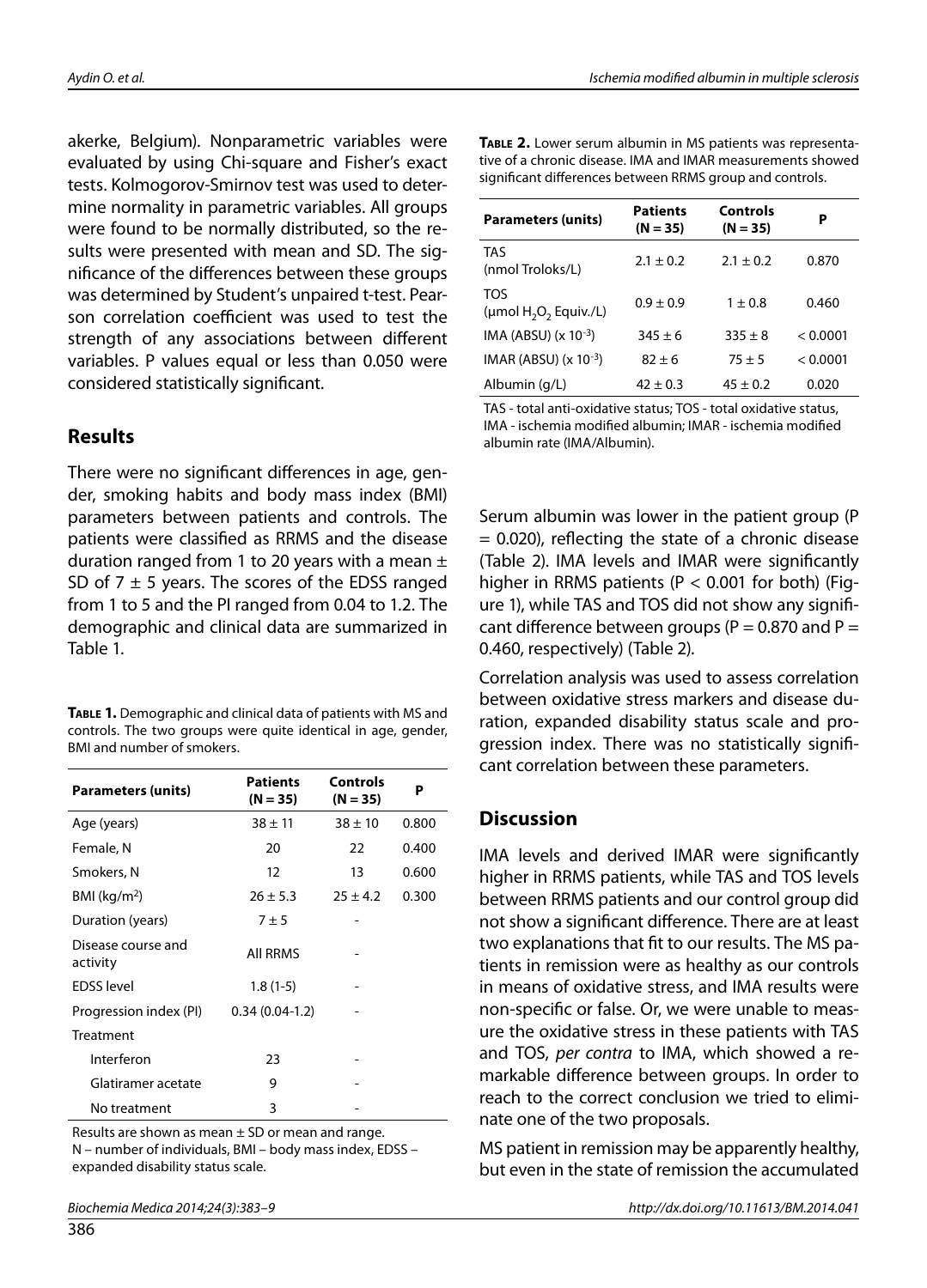



Figure 1. IMA levels were significantly higher in RRMS group than the controls (left). The difference was much more prominent after IMA values were divided by the individuals albumin value to maintain a rate, namely IMA rate (IMAR) (right).

iron in the brain of these individuals is indolently, yet doggedly persistent. To appreciate the obvious consequences of this accumulation the basics of reactions between oxygen and transition metals should be reviewed (12). Quite a long time ago, when evolution has chosen a life with molecular oxygen, transition metals were automatically included in the process. In nature, where transition metals and oxygen interfere freely, ferrous iron will react with molecular oxygen to produce ferric iron. The reaction is energetically favourable and occurs spontaneously. Aerobic living organisms learned to benefit from the addiction of oxygen to metals by time. However, free interaction of metal and oxygen leads by-products that are destructive to organic structures. To avoid such untoward consequences, transition metals are kept in cage molecules like haem, chlorophyll or vitamin  $B_{12}$ , where metal is fixed by coordination bonds between the metal and nitrogen. A free reaction is so terrifying that the metal in cage is also embedded in huge protein beds like haemoglobin. Despite all precautions however, production of unwanted products, namely radicals, is inevitable. To cope with this inevitable error, which is called oxidative stress, the human body is equipped with a number of endogenous scavenging systems. Unfortunately, these systems have limits, and these limits get lower with age and certain environmental factors like sedentary life style or smoking (13). The body works on a fragile balance between production of oxidants and their removal. Failure of the latter is

the way to a state of disease of any kind, depending on the background of the individual.

A disease with extreme levels of iron deposition may serve to comprehend the catastrophe. Thalassemia patients are due to increment in serum and intracellular iron at extreme levels because of continuous blood transfusions. Due to aforementioned mechanisms, these patients are under a huge oxidative stress. To note, most effected organs are ones with a high content mitochondria, the unit of oxidative energy production, and thereby greatest sources of radical leak. Thus, it is not the iron accumulation but the oxidative stress it produces that damages the tissues. Unsurprising, Cakmak *et al*. found significantly lower TAS, TOS in patients with thalassemia major compared to a control group with P values lower than 0.0001 (14).

There is also a problem in perception of iron content as a parameter to monitor in managing MS patients. To render a correct point of view, we must differentiate "free iron" and "iron under control" as components of disease initiators. From the results of certain studies, we understand that MS disease process includes at some point a shift of cellular iron storage from oligodendrocytes to microglia and macrophages. Oligodendrocytes, highly dependent on iron availability for their normal functionality, are known to be the major iron-containing cells in the adult CNS. Of course, the iron in oligodendrocytes is in strict physiologic control. However, iron at the site of MS lesion is kept in mi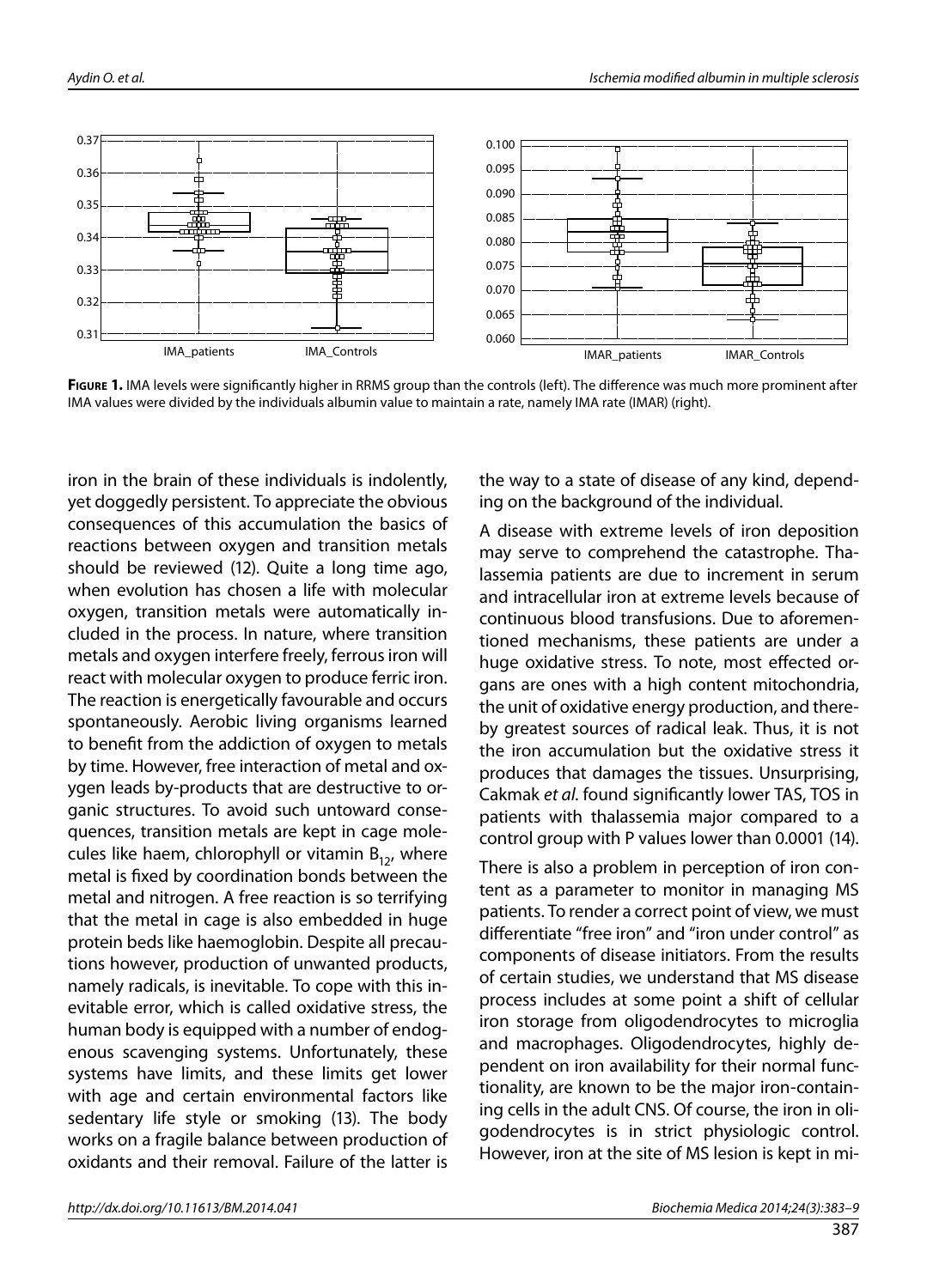croglia/macrophages. Indeed, iron enriched oligodendrocytes are a sign of healthy tissue, while iron-enriched microglia may indicate the presence of ongoing disease (2). This shift of iron from physiologic to pathologic deposition is the basic of our assumption that measuring oxidative stress is superior to mere measurements of iron load.

In a previous study, Kirbas *et al*. found significantly lower TAS and higher TOS in RRMS patients (15). We used the same kits as them; material and methods of both studies were quite the same. Therefore, we do not have an explanation to the contradiction. Measurement of TAS and TOS are valuable, as they provide information about the "totals" of oxidants and antioxidants including the ones not yet recognized or not easily measured in a medium. However, their "sum of all" nature is also their weakness, that they carry the risk of missing subtle changes. Thereby, these markers may fail in achieving the success they show in a disease with extreme changes like thalassemia, when considering a disease with subtle changes like the MS in remission.

Albumin shows structural modifications in respond to environmental changes in serum, including the increase of ROS. Such modifications are not unique to albumin, on the contrary are basics of some methods of oxidative stress measurements. Studies that have presented higher oxidative modification of plasma proteins (16,17), higher lipid oxidation products and oxide nitric metabolites (17,18), lower thiol levels (17,19) in MS patients compared to controls. One particular study that attracted our attention was by Fiorini *et al*. in which they preferred to use purified serum samples to measure oxidative stress markers and other proteins. Their standpoint for purification was to avoid high abundant proteins mask the subtle changes in the less abundant ones. Only after purification they were able to detect a small but significant increase in protein carbonyls as a marker of oxidative stress (20).

Our discussion depends on measurements of biomarkers in serum while comments on oxidative stress in CNS. The reader should realize that this limitation is also the main reason of this study, that feasible serum markers (easy to perform and cheap) may avoid more complicated and costly procedures like MRI or CSF sampling. Actually, oxidants and antioxidants are generally permeable molecules, and disease states that cause a shift in their levels in any media will probably cause a comparable shift in their physiologic levels in serum. The major limitations of this study were the small number of patients and that all our patients were RRMS patients. The small number of patients also limited measurements of the influence of therapy duration or type of therapy on oxidative stress parameters. It could also be interesting to add another group of patients suffering a different neurological disease to compare the results of these parameters.

In conclusion, as we tried to describe, we strongly believe in the presence of oxidative stress in any stage of MS. We also believe in the superiority of measuring serum oxidative stress markers over sole measurements of iron load. We think TAS and TOS markers have failed to measure the oxidative stress in our patient group. However, there are contradictory results in other studies and the contradiction is a compulsion to further studies. Depending on our IMA results, we hypothesize that there is a dynamic production of ROS in MS patients which despite of a turnover, results in an accumulation in total amount of IMA in serum of these patients. To prove our hypothesis, serial follow-up serum IMA measurements at different stages of the disease are needed in order to inspect correlations of disease progress and levels of IMA. The efforts in developing clinical and imaging procedures are well appreciated, but a sensitive serum marker of oxidative stress is an urgent need in diagnosis and monitoring of these patients.

#### **Potential conflict of interest**

None declared.